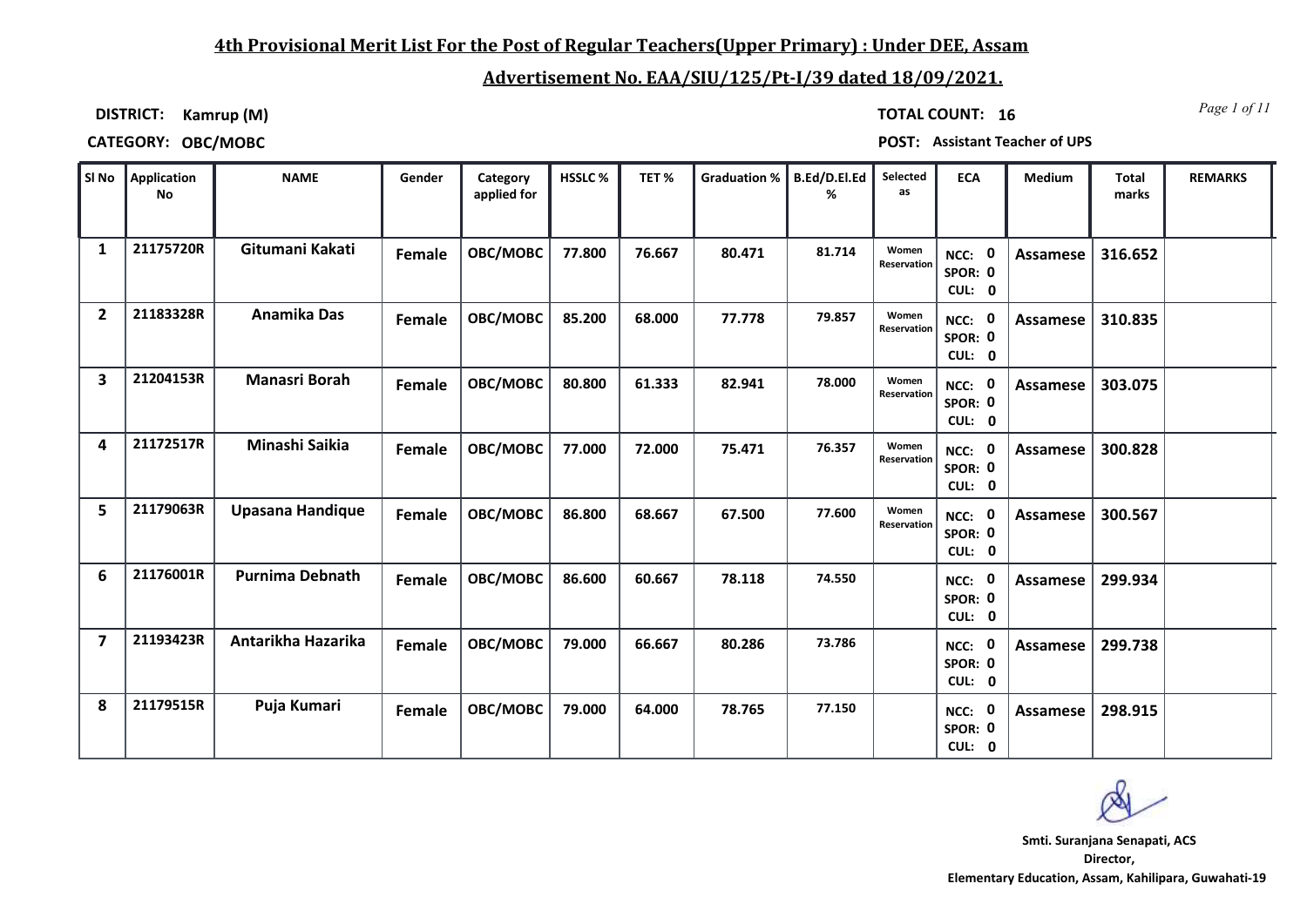### **DISTRICT: Kamrup (M)**

### **CATEGORY: OBC/MOBC POST: Assistant Teacher of UPS**

| SI No | Application<br><b>No</b> | <b>NAME</b>        | Gender        | Category<br>applied for | <b>HSSLC%</b> | TET%   | Graduation % | B.Ed/D.El.Ed<br>% | Selected<br>as | <b>ECA</b>                  | <b>Medium</b>   | <b>Total</b><br>marks | <b>REMARKS</b> |
|-------|--------------------------|--------------------|---------------|-------------------------|---------------|--------|--------------|-------------------|----------------|-----------------------------|-----------------|-----------------------|----------------|
| 9     | 21198986R                | <b>Purabi Das</b>  | Female        | OBC/MOBC                | 80.800        | 67.333 | 68.529       | 79.643            |                | NCC: 0<br>SPOR: 0<br>CUL: 0 | Assamese        | 296.306               |                |
| 10    | 21194366R                | Rashmi Adhikary    | Female        | OBC/MOBC                | 76.400        | 71.333 | 68.200       | 78.786            |                | NCC: 0<br>SPOR: 0<br>CUL: 0 | Assamese        | 294.719               |                |
| 11    | 21116544                 | Parishmita Phukan  | Female        | OBC/MOBC                | 75.200        | 58.000 | 72.857       | 84.750            |                | NCC: 0<br>SPOR: 0<br>CUL: 0 | Assamese        | 290.807               |                |
| 12    | 21203943R                | Nitumoni Saikia    | Female        | OBC/MOBC                | 70.000        | 69.333 | 70.706       | 80.214            |                | NCC: 0<br>SPOR: 0<br>CUL: 0 | Assamese        | 290.254               |                |
| 13    | 21102588                 | Deepsikha Das      | Female        | OBC/MOBC                | 72.400        | 64.000 | 76.529       | 77.286            |                | NCC: 0<br>SPOR: 0<br>CUL: 0 | Assamese        | 290.215               |                |
| 14    | 21175278R                | Simi Konwar        | <b>Female</b> | OBC/MOBC                | 78.000        | 62.667 | 73.429       | 75.714            |                | NCC: 0<br>SPOR: 0<br>CUL: 0 | <b>Assamese</b> | 289.810               |                |
| 15    | 21174326R                | Sanam Sahin Saikia | Female        | OBC/MOBC                | 77.800        | 62.667 | 78.588       | 70.500            |                | NCC: 0<br>SPOR: 0<br>CUL: 0 | Assamese        | 289.555               |                |
| 16    | 21176071R                | Garima Saikia      | Female        | OBC/MOBC                | 73.800        | 65.333 | 75.857       | 74.500            |                | NCC: 0<br>SPOR: 0<br>CUL: 0 | <b>Assamese</b> | 289.490               |                |

**Director, Elementary Education, Assam, Kahilipara, Guwahati-19 Smti. Suranjana Senapati, ACS**

*Page 2 of 11* **TOTAL COUNT: 16**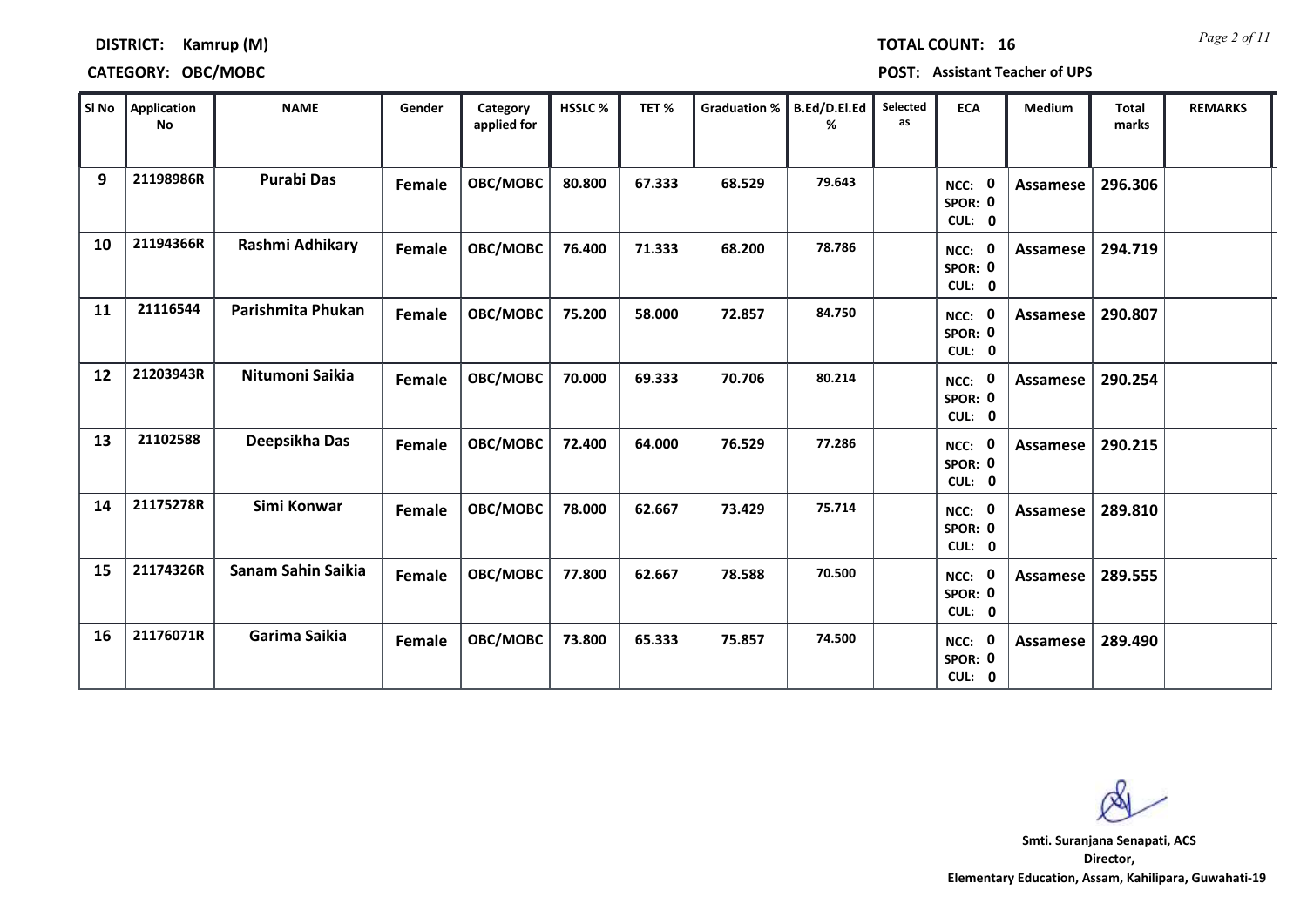| DISTRICT: | Kamrup (M) |  |
|-----------|------------|--|
|-----------|------------|--|

*Page 3 of 11* **TOTAL COUNT: 6**

**CATEGORY: PwD POST: Assistant Teacher of UPS**

| SI No          | <b>Application</b><br>No | <b>NAME</b>                      | Gender      | Category<br>applied for | <b>HSSLC %</b> | TET%   | <b>Graduation %</b> | B.Ed/D.El.Ed<br>% | Selected<br>as       | <b>ECA</b>                    | Medium   | Total<br>marks | <b>REMARKS</b>         |
|----------------|--------------------------|----------------------------------|-------------|-------------------------|----------------|--------|---------------------|-------------------|----------------------|-------------------------------|----------|----------------|------------------------|
| $\mathbf{1}$   | 21179761R                | Amiruzzaman Kamali               | <b>Male</b> | OBC/MOBC<br>PwD         | 58.600         | 77.333 | 54.100              | 59.500            |                      | NCC:<br>SPOR: 0<br>CUL: 0     | Assamese | 249.533        | <b>PwD</b><br>Withheld |
| $\overline{2}$ | 21101805                 | Dipjyoti Medhi                   | <b>Male</b> | <b>UR</b><br>PwD        | 56.600         | 60.000 | 60.051              | 69.371            |                      | NCC: 0<br>SPOR: 0<br>CUL: 0   | Assamese | 246.023        | <b>PwD</b><br>Withheld |
| 3              | 21212621R                | <b>Rofiul Hussain</b>            | <b>Male</b> | <b>UR</b><br>PwD        | 67.600         | 59.333 | 44.824              | 71.643            |                      | NCC:<br>SPOR: 0<br>CUL: 0     | Assamese | 243.400        | <b>PwD</b><br>Withheld |
| 4              | 21165850R                | <b>Shun Kumar Patar</b>          | <b>Male</b> | <b>STP</b><br>PwD       | 53.600         | 56.667 | 65.118              | 64.700            |                      | NCC:<br>SPOR: 0<br>CUL: 0     | Assamese | 240.084        | <b>PwD</b><br>Withheld |
| 5              | 21164783R                | <b>Amina Begum</b>               | Female      | <b>UR</b><br>PwD        | 69.800         | 58.667 | 46.400              | 59.000            | Women<br>Reservation | $NCC:$ 0<br>SPOR: 0<br>CUL: 0 | Assamese | 233.867        | <b>PwD</b><br>Withheld |
| 6              | 21126780                 | <b>Merry Barbaruah</b><br>Duarah | Female      | OBC/MOBC<br>PwD         | 55.800         | 62.000 | 37.444              | 65.657            | Women<br>Reservation | NCC: 0<br>SPOR: 0<br>CUL: 0   | Assamese | 220.902        | <b>PwD</b><br>Withheld |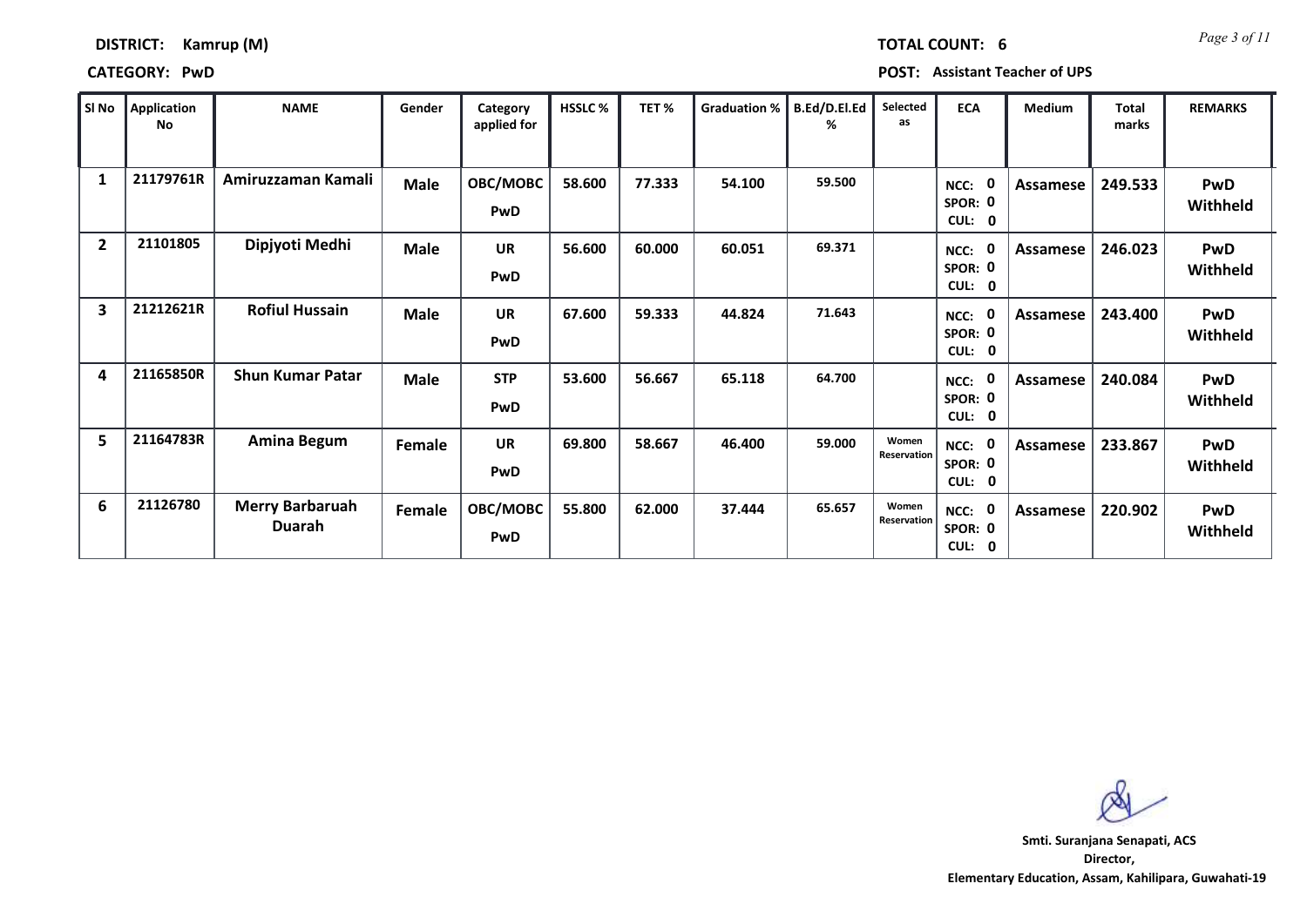| DISTRICT: | Kamrup (M) |  |
|-----------|------------|--|
|-----------|------------|--|

## **CATEGORY: SC POST: Assistant Teacher of UPS**

| SI No          | <b>Application</b><br>No | <b>NAME</b>               | Gender | Category<br>applied for | <b>HSSLC %</b> | TET%   | Graduation % | B.Ed/D.El.Ed<br>% | Selected<br>as       | <b>ECA</b>                                         | Medium   | <b>Total</b><br>marks | <b>REMARKS</b> |
|----------------|--------------------------|---------------------------|--------|-------------------------|----------------|--------|--------------|-------------------|----------------------|----------------------------------------------------|----------|-----------------------|----------------|
| 1              | 21184307R                | Jiumani Barman            | Female | <b>SC</b>               | 90.000         | 71.333 | 73.471       | 81.857            | Women<br>Reservation | NCC:<br>$\mathbf 0$<br>SPOR: 0<br><b>CUL:</b><br>0 | Assamese | 316.661               |                |
| $\overline{2}$ | 21109683                 | <b>Bhanushree Baishya</b> | Female | <b>SC</b>               | 82.400         | 57.333 | 86.000       | 81.071            |                      | $\mathbf 0$<br>NCC:<br>SPOR: 0<br>CUL:<br>0        | Assamese | 306.805               |                |
| 3              | 21165627R                | Pallabi Saikia            | Female | <b>SC</b>               | 90.000         | 60.000 | 72.038       | 79.357            |                      | 0<br>NCC:<br>SPOR: 0<br>CUL: 0                     | Assamese | 301.396               | Withheld       |
| 4              | 21194238R                | Rini Baishya              | Female | <b>SC</b>               | 86.600         | 67.333 | 70.208       | 76.300            |                      | 0<br>NCC:<br>SPOR: 0<br>CUL:<br>0                  | Assamese | 300.442               |                |

**Director, Elementary Education, Assam, Kahilipara, Guwahati-19 Smti. Suranjana Senapati, ACS**

*Page 4 of 11* **TOTAL COUNT: 4**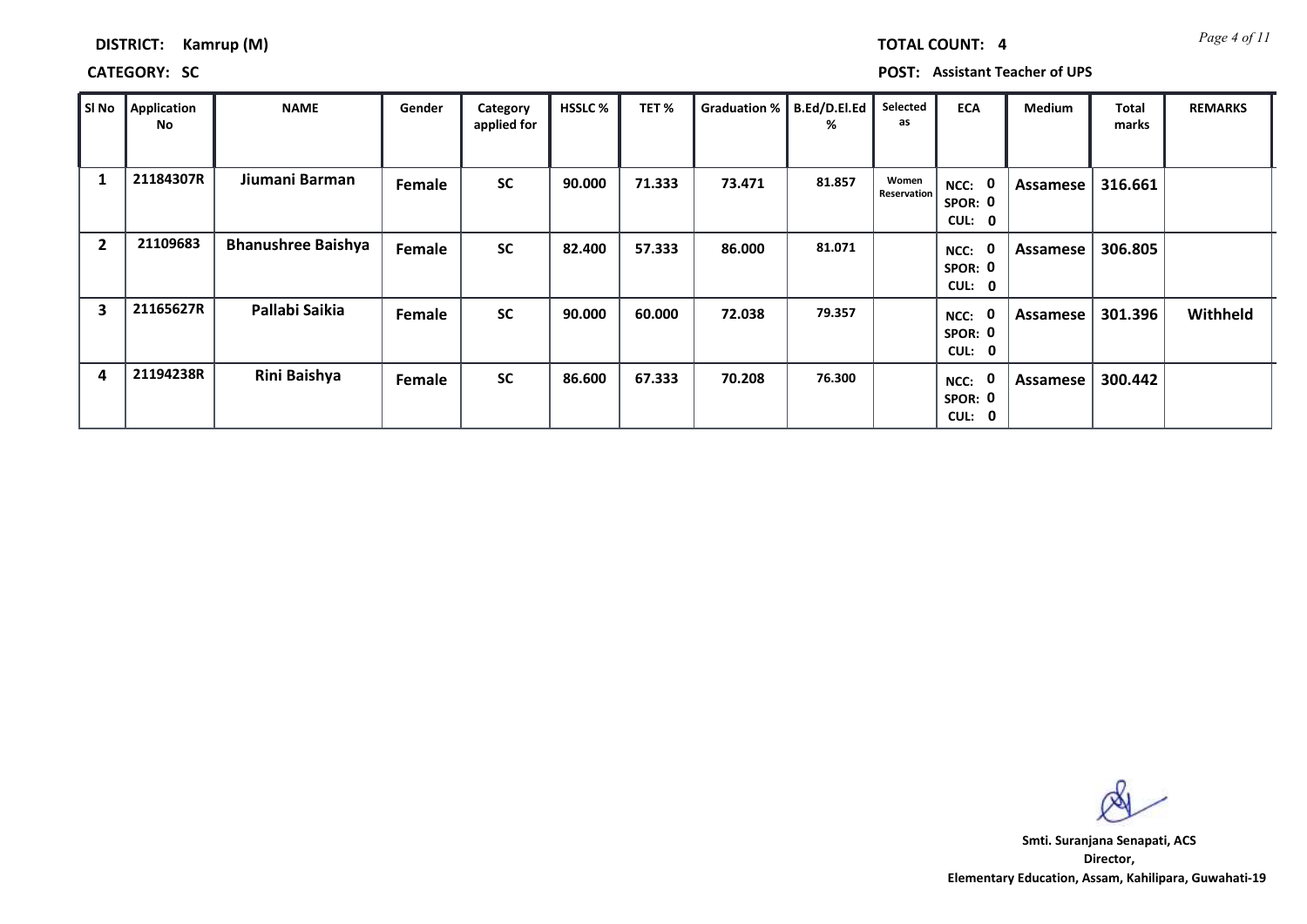|       | <b>CATEGORY: STH</b> | .                    |             |                         |         |        |                             | <b>POST: Assistant Teacher of UPS</b> |                      |                             |          |                |                |  |  |
|-------|----------------------|----------------------|-------------|-------------------------|---------|--------|-----------------------------|---------------------------------------|----------------------|-----------------------------|----------|----------------|----------------|--|--|
| SI No | Application<br>No    | <b>NAME</b>          | Gender      | Category<br>applied for | HSSLC % | TET %  | Graduation %   B.Ed/D.El.Ed | %                                     | Selected<br>as       | <b>ECA</b>                  | Medium   | Total<br>marks | <b>REMARKS</b> |  |  |
|       | 21173013R            | Lakheswar Rongphar   | <b>Male</b> | <b>STH</b>              | 57.400  | 68.667 | 68.765                      | 74.643                                |                      | NCC: 0<br>SPOR: 0<br>CUL: 0 | Assamese | 269.474        |                |  |  |
|       | 21174379R            | <b>Rabina Tumung</b> | Female      | <b>STH</b>              | 72.600  | 55.333 | 61.588                      | 69.357                                | Women<br>Reservation | NCC: 0<br>SPOR: 0           | Assamese | 258.879        |                |  |  |

|                |           |                      |               |            |        |        |        |        |                             | SPOR: 0<br>CUL: 0                        |          |         |  |
|----------------|-----------|----------------------|---------------|------------|--------|--------|--------|--------|-----------------------------|------------------------------------------|----------|---------|--|
| $\overline{2}$ | 21174379R | <b>Rabina Tumung</b> | Female        | <b>STH</b> | 72.600 | 55.333 | 61.588 | 69.357 | Women<br>Reservation        | $\mathbf 0$<br>NCC:<br>SPOR: 0<br>CUL: 0 | Assamese | 258.879 |  |
| 3              | 21169143R | Devajani Keleng      | Female        | <b>STH</b> | 56.600 | 68.000 | 50.333 | 76.000 | Women<br><b>Reservation</b> | $\mathbf 0$<br>NCC:<br>SPOR: 0<br>CUL: 0 | Assamese | 250.933 |  |
| 4              | 21176851R | Dipshikha Tumung     | <b>Female</b> | <b>STH</b> | 58.600 | 58.000 | 55.059 | 74.714 |                             | $\mathbf 0$<br>NCC:<br>SPOR: 0<br>CUL: 0 | Assamese | 246.373 |  |
| 5              | 21196447R | <b>Suman Tumung</b>  | Female        | <b>STH</b> | 68.000 | 55.333 | 62.800 | 59.950 |                             | $\mathbf 0$<br>NCC:<br>SPOR: 0<br>CUL: 0 | Assamese | 246.083 |  |
| 6              | 21189603R | <b>Riju Phangcho</b> | <b>Female</b> | <b>STH</b> | 51.400 | 56.000 | 54.882 | 77.100 |                             | 0<br>NCC:<br>SPOR: 0<br>CUL: 0           | Assamese | 239.382 |  |

**Director, Elementary Education, Assam, Kahilipara, Guwahati-19 Smti. Suranjana Senapati, ACS**

*Page 5 of 11* **TOTAL COUNT: 6**

**DISTRICT: Kamrup (M)**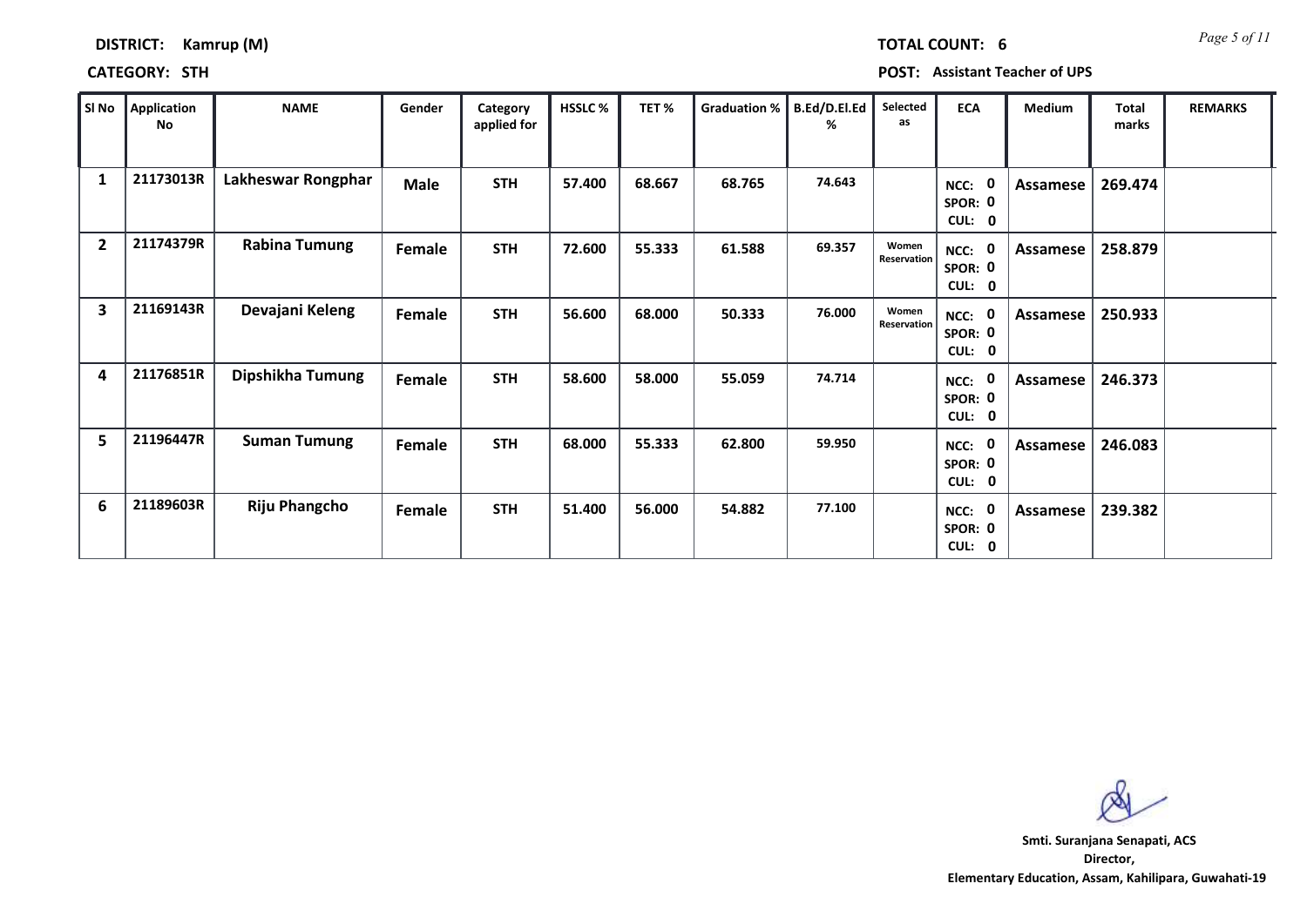*Page 6 of 11* **TOTAL COUNT: 1**

**DISTRICT: Kamrup (M)**

**CATEGORY: STP POST: Assistant Teacher of UPS**

| SI No | <b>Application</b><br>No | <b>NAME</b>  | Gender        | Category<br>applied for | <b>HSSLC</b> % | TET %  | Graduation %   B.Ed/D.El.Ed | %      | Selected<br>as | <b>ECA</b>                                | <b>Medium</b> | Total<br>marks | <b>REMARKS</b> |
|-------|--------------------------|--------------|---------------|-------------------------|----------------|--------|-----------------------------|--------|----------------|-------------------------------------------|---------------|----------------|----------------|
|       | 21212027R                | Dipika Patar | <b>Female</b> | <b>STP</b>              | 74.600         | 58.667 | 73.833                      | 79.429 |                | $\mathbf{0}$<br>NCC:<br>SPOR: 0<br>CUL: 0 | Assamese l    | 286.529        |                |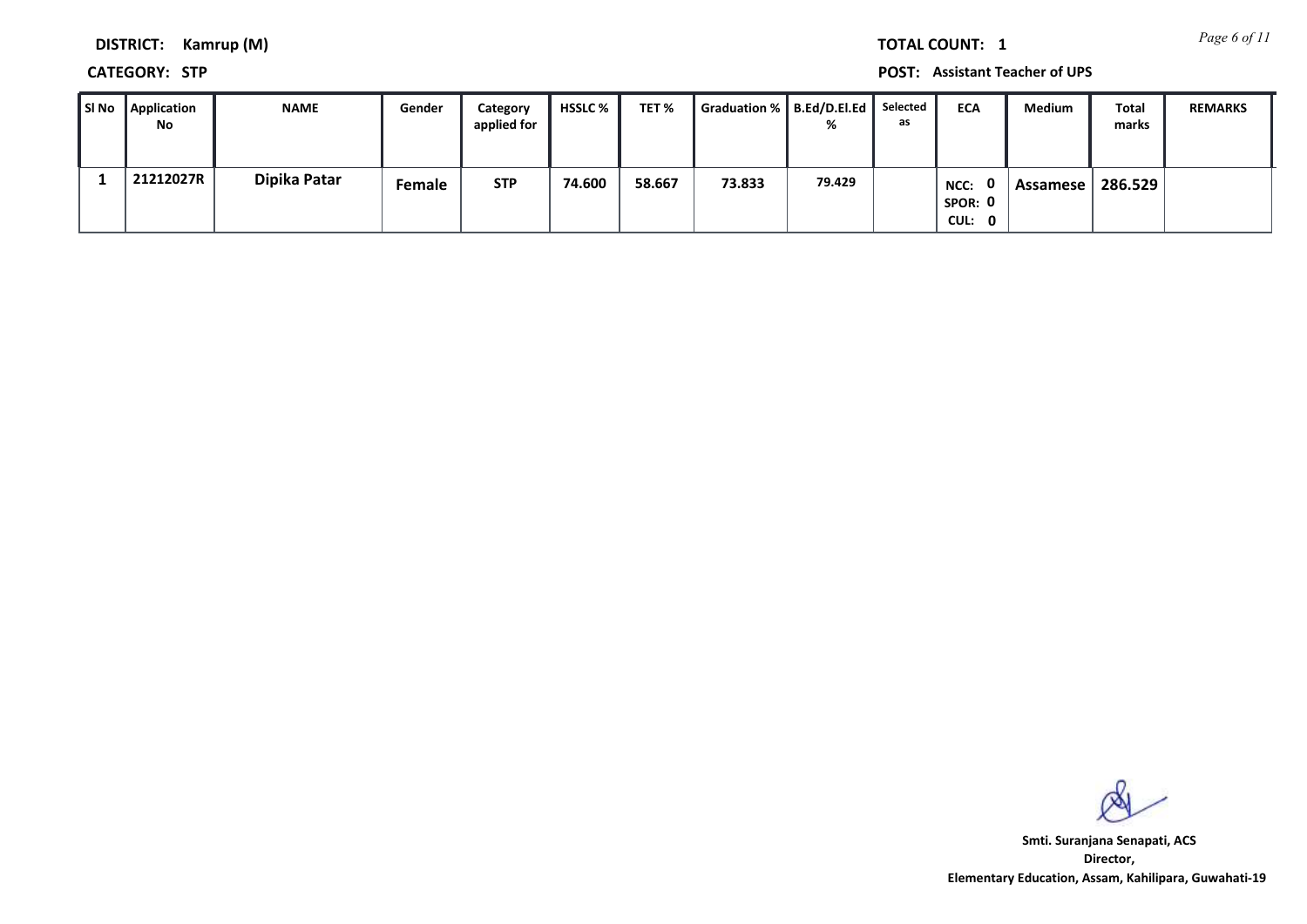*Page 7 of 11* **TOTAL COUNT: 2**

**DISTRICT: Kamrup (M)**

## **CATEGORY: OBC/MOBC POST: Science Teacher of UPS**

| SI No | Application<br>No. | <b>NAME</b>                         | Gender | Category<br>applied for | HSSLC % | TET %  | Graduation %   B.Ed/D.El.Ed | %      | Selected<br>as              | <b>ECA</b>                                | Medium   | <b>Total</b><br>marks | <b>REMARKS</b> |
|-------|--------------------|-------------------------------------|--------|-------------------------|---------|--------|-----------------------------|--------|-----------------------------|-------------------------------------------|----------|-----------------------|----------------|
|       | 21193722R          | <b>Bhaswati Borah</b>               | Female | <b>OBC/MOBC</b>         | 78.200  | 79.333 | 75.647                      | 78.071 | Women<br><b>Reservation</b> | NCC: 0<br>SPOR: 0<br>CUL: 0               | Assamese | 311.252               |                |
|       | 21190533R          | <b>Mrinmoyee Borpatra</b><br>Gohain | Female | <b>OBC/MOBC</b>         | 87.400  | 68.667 | 72.353                      | 79.143 |                             | $\mathbf{0}$<br>NCC:<br>SPOR: 0<br>CUL: 0 | Assamese | 307.562               |                |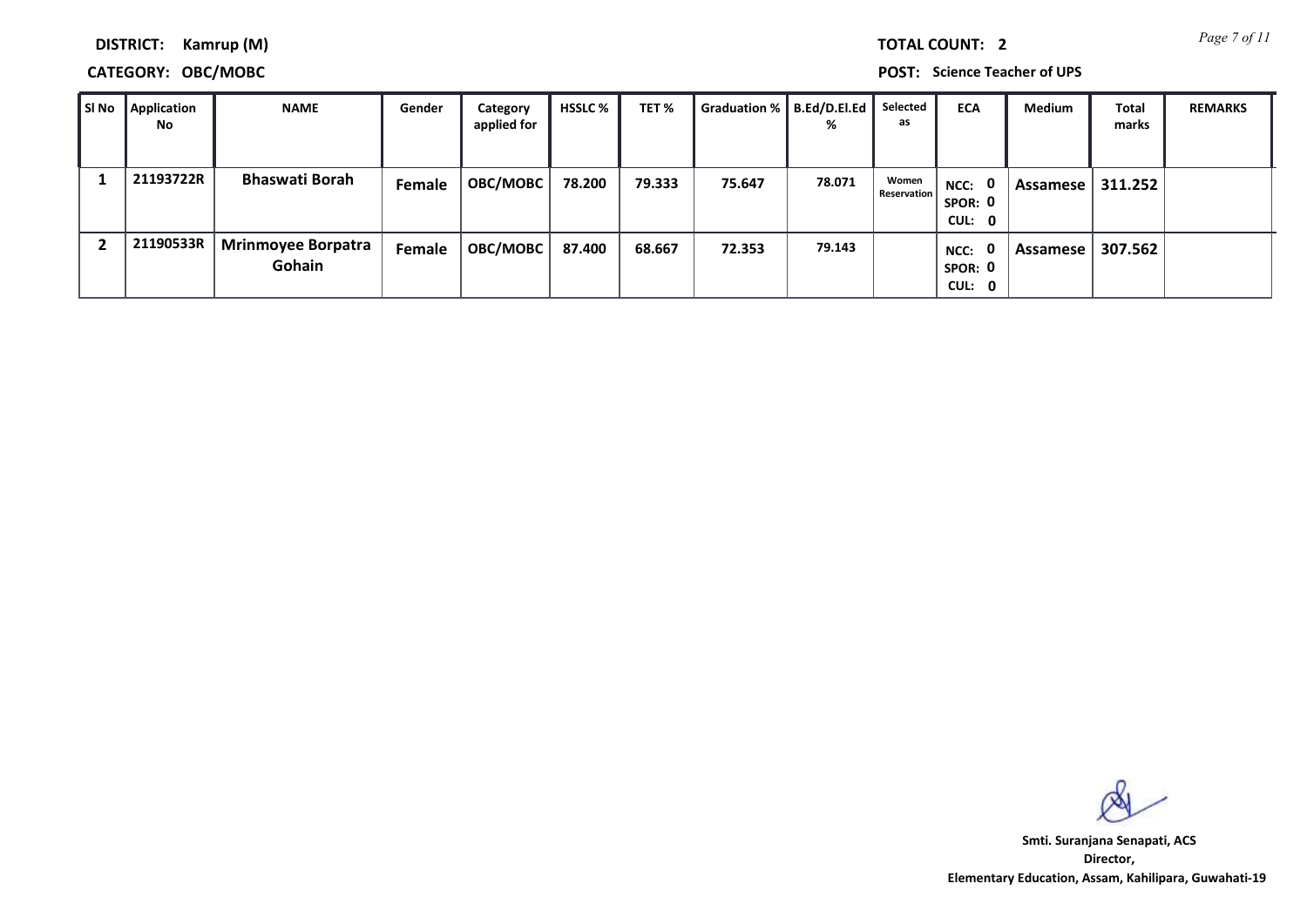*Page 8 of 11* **TOTAL COUNT: 1**

**DISTRICT: Kamrup (M)**

**CATEGORY: PwD POST: Science Teacher of UPS**

| l SI No | <b>Application</b><br>No | <b>NAME</b>               | Gender        | Category<br>applied for | <b>HSSLC</b> % | TET%   | Graduation % B.Ed/D.El.Ed Selected |        | as | <b>ECA</b>                | <b>Medium</b> | Total<br>marks | <b>REMARKS</b>         |
|---------|--------------------------|---------------------------|---------------|-------------------------|----------------|--------|------------------------------------|--------|----|---------------------------|---------------|----------------|------------------------|
|         | 21202363R                | <b>Navanita Choudhury</b> | <b>Female</b> | UR<br>PwD               | 58.400         | 74.667 | 73.375                             | 78.000 |    | NCC:<br>SPOR: 0<br>CUL: 0 | Assamese      | 284.442        | <b>PwD</b><br>Withheld |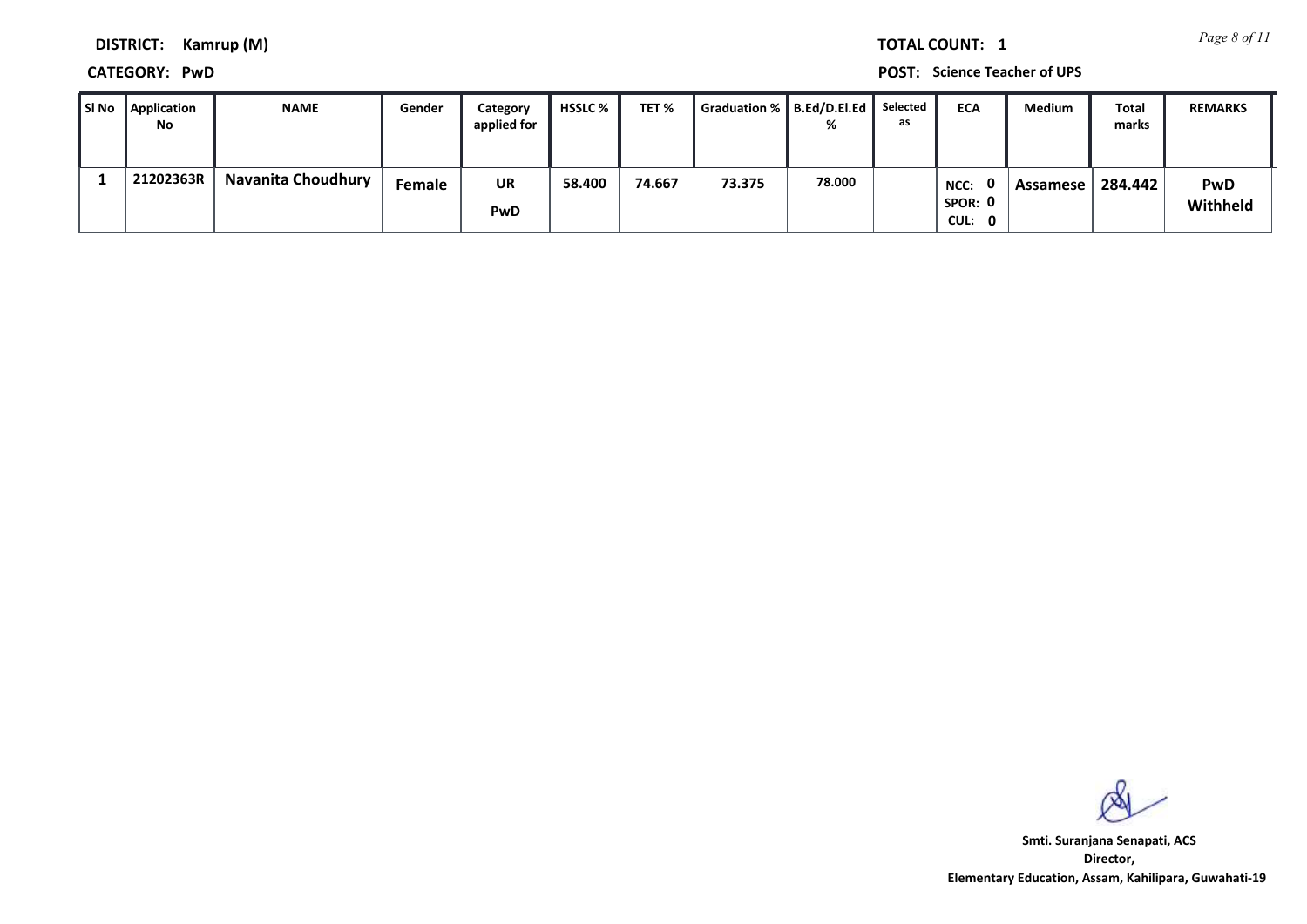*Page 9 of 11* **TOTAL COUNT: 2**

**DISTRICT: Kamrup (M)**

**CATEGORY: SC POST: Science Teacher of UPS**

| ∥ SI No | Application<br><b>No</b> | <b>NAME</b>              | Gender      | Category<br>applied for | HSSLC % | TET <sub>%</sub> | Graduation %   B.Ed/D.El.Ed | %      | Selected<br>as              | <b>ECA</b>                     | Medium          | <b>Total</b><br>marks | <b>REMARKS</b> |
|---------|--------------------------|--------------------------|-------------|-------------------------|---------|------------------|-----------------------------|--------|-----------------------------|--------------------------------|-----------------|-----------------------|----------------|
|         | 21166602R                | Anamika Baishya          | Female      | <b>SC</b>               | 79.000  | 59.333           | 74.706                      | 74.150 | Women<br><b>Reservation</b> | NCC: 0<br>SPOR: 0<br>CUL: 0    | Assamese        | 287.189               |                |
|         | 21174918R                | <b>Diganta Kumar Roy</b> | <b>Male</b> | <b>SC</b>               | 71.400  | 64.667           | 72.059                      | 75.143 |                             | 0<br>NCC:<br>SPOR: 0<br>CUL: 0 | <b>Assamese</b> | 283.268               |                |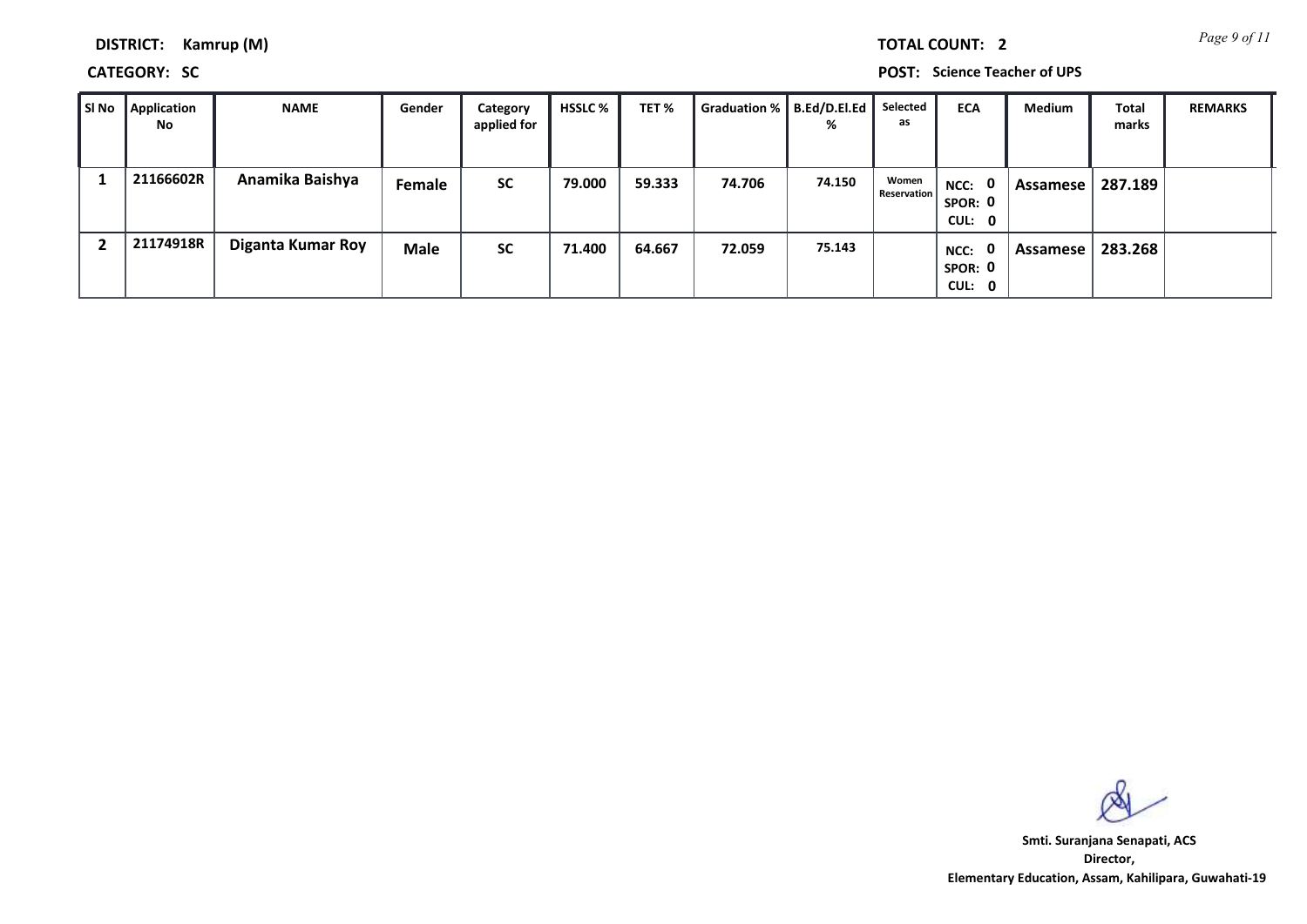*Page 10 of 11* **TOTAL COUNT: 1**

**DISTRICT: Kamrup (M)**

**CATEGORY: STH POST: Science Teacher of UPS**

| Sl No | Application<br>No | <b>NAME</b>         | Gender | Category<br>applied for | <b>HSSLC</b> % | TET %  | Graduation %   B.Ed/D.El.Ed | ℀      | Selected<br>as | <b>ECA</b>                | Medium   | <b>Total</b><br>marks | <b>REMARKS</b> |
|-------|-------------------|---------------------|--------|-------------------------|----------------|--------|-----------------------------|--------|----------------|---------------------------|----------|-----------------------|----------------|
|       | 21166321R         | <b>Tilak Tumung</b> | Male   | <b>STH</b>              | 53.600         | 61.333 | 58.118                      | 67.071 |                | NCC:<br>SPOR: 0<br>CUL: 0 | Assamese | 240.122               |                |